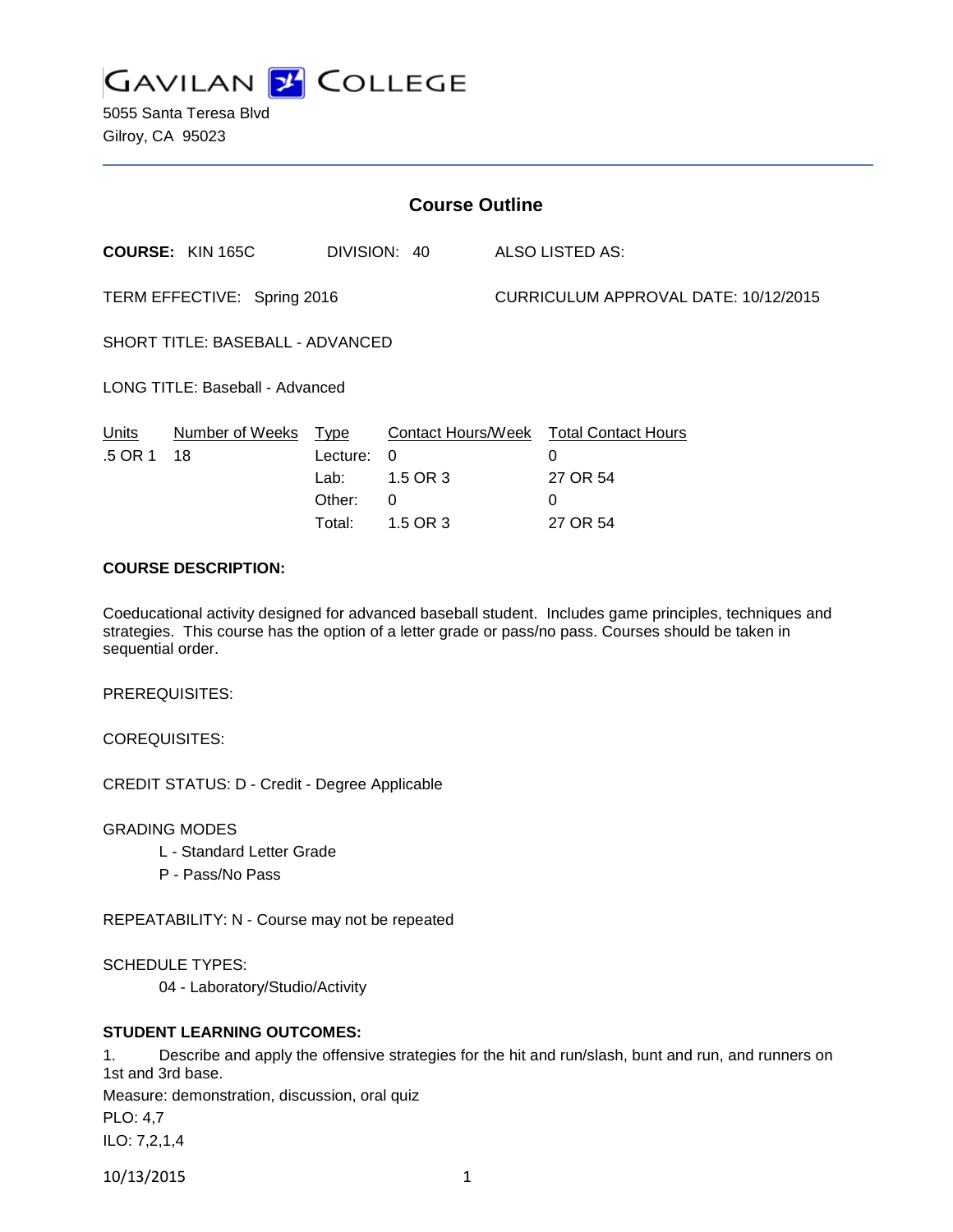2. Explain and demonstrate the defensive principles for 1st and 3rd situations, double plays, pick offs, and relay situations.

Measure: demonstration, discussion, exam PLO: 4,7 ILO: 7,2,1,4 GE-LO: E1,A1,A2 Anticipated Year of Assessment: 2015-16

# PROGRAM LEARNING OUTCOMES:

After completing the Kinesiology major a student will be able to:

1. List and describe five career options available in the field of kinesiology.

2. Describe and critically analyze the role of physical activity and its impact on health, society and quality of life.

3. Discuss the history and broad content within the discipline of kinesiology and develop skills to enable the synthesis of concepts across disciplines.

4. Identify critical elements of motor skill performance, combine motor skills into appropriate sequences for the purpose of improving skill learning, and demonstrate competent motor skill performance in a variety of physical activities.

5. Identify the skeletal and muscular structures of the human body.

6. Utilize measurement concepts (qualitative and quantitative) to assess student/client

performance and program effectiveness.

7. Describe and demonstrate effective verbal and nonverbal communication skills.

# **CONTENT, STUDENT PERFORMANCE OBJECTIVES, OUT-OF-CLASS ASSIGNMENTS**

Curriculum Approval Date: 10/12/2015

3 - 6 Hours

Content: Discuss course syllabus, grading and class procedures. Review and practice the mechanics for throwing, catching, fielding, hitting, base running, sliding and diving.

Student Performance Objectives (SPO): Utilize a variety of baseball skills in class activities. Demonstrate three types of hits/bunts.

Out-of-Class Assignments:

### 6 - 12 Hours

Content: Review the individual positions and the skills required to play each position. Incorporate a variety of game drills to practice the techniques for each position. Presentation on offensive strategies such as the hit and run/slash and the bunt and run. Continue working on all skills.

Student Performance Objectives (SPO): Describe the skills required for each position. Utilize a variety of baseball skills during class activities. Describe when/why the hit and run/slash would be used vs. the bunt and run. Demonstrate the proper mechanics for the hit and run/slash and the bunt and run. Participate in class drills.

Out-of-Class Assignments:

### 3 - 6 Hours

Content: Review the offensive strategies presented in previous classes. Introduce offensive strategies that might be used with runners in a 1st and 3rd situation. Provide game situations where various offensive strategies could be employed.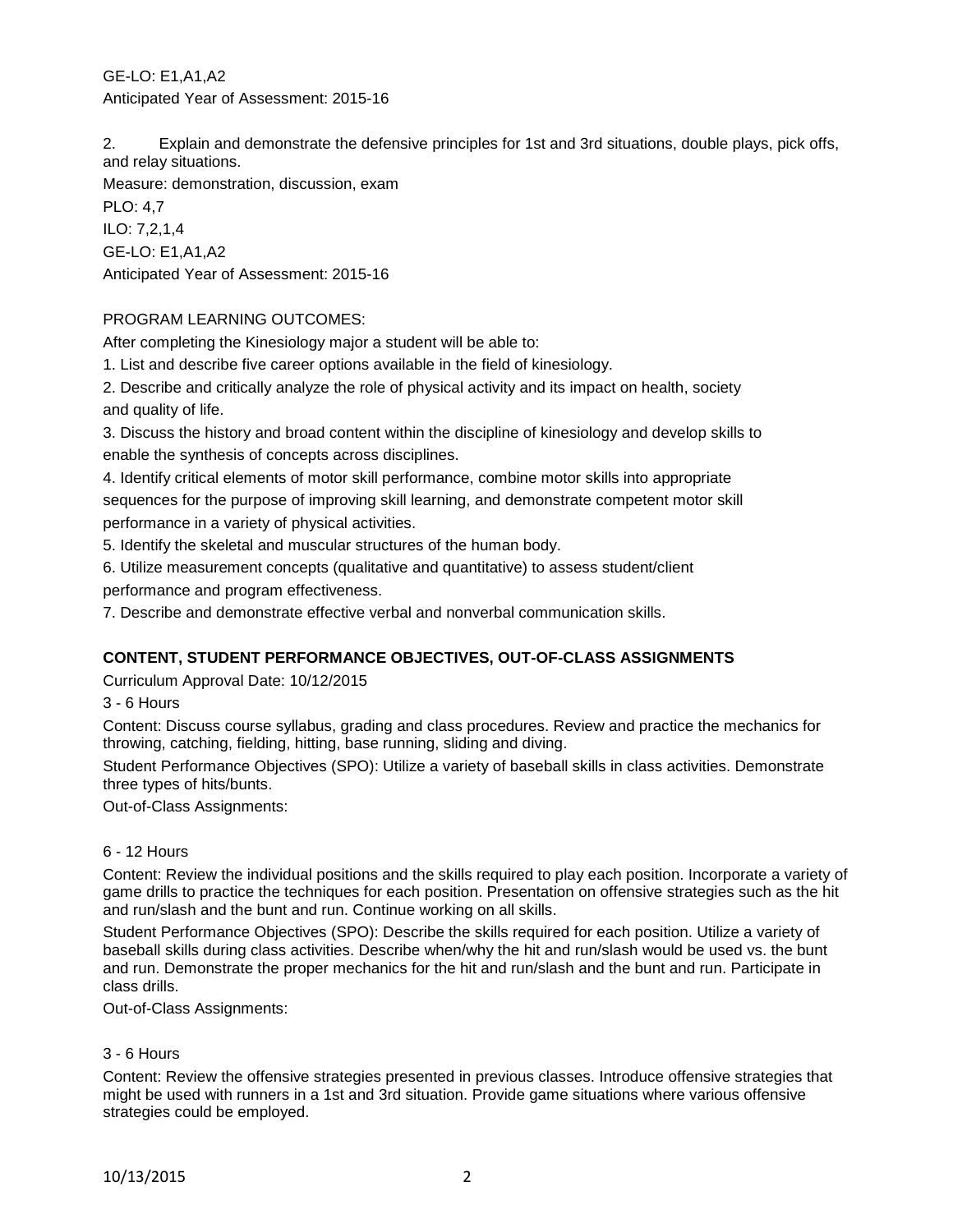Student Performance Objectives (SPO): Explain and demonstrate the offensive strategies that could be used with runners on 1st and 3rd. Participate in class drills and games.

Out-of-Class Assignments:

#### 3 - 6 Hours

Content: Presentation on various defensive principles, such as: defensive alignment per batter and pitch location, infield and outfield communication on pop ups and fly balls, and defending a 1st and 3rd situation. Provide game situations where various defensive principles could be applied.

Student Performance Objectives (SPO): Explain and demonstrate the defensive principles for aligning one's defense based on batter and pitch location, communication between infielders and outfielders on pop ups and fly balls, and defending a 1st and 3rd situation. Participate in class drills and games.

Out-of-Class Assignments:

#### 6 - 12 Hours

Content: Review the defensive principles presented in previous classes. Discuss and demonstrate: relay and cut off situations, especially between the catcher, infielder and outfielder; double play positioning; and pick offs. Presentation on pitcher fielding: where to be in relation to each throw/relay and on backing up bases. Provide a variety of situations and game play for practice purposes.

Student Performance Objectives (SPO): Demonstrate relay and cut off situations, double plays, and pick offs. Explain where the defensive players would position themselves on double plays. Describe the strategies utilized for picking off a base runner. Apply the skills, rules, offensive and defensive principles and strategies in game play.

Out-of-Class Assignments:

4.5 - 9 Hours Content: Continue skill building by incorporating a variety of activities which allow the students to practice all skills learned. Presentation on playing situational baseball. Discussion on the importance of evaluating a practice and/or a game by looking at the positives and negatives in order to improve.

Student Performance Objectives (SPO): Explain what is meant by playing situational baseball. Evaluate practices and/or games by looking for the positives and negatives. Utilize these evaluations to improve one's play. Practice the proper mechanics when performing all skills in drill and game activities. Participate in class activities.

### **METHODS OF INSTRUCTION:**

guided practice, demonstration, discussion, peer teaching

### **METHODS OF EVALUATION:**

Category 1 - The types of writing assignments required: Percent range of total grade: % to %

If this is a degree applicable course, but substantial writing assignments are NOT appropriate, indicate reason

Course primarily involves skill demonstration or problem solving

Category 2 - The problem-solving assignments required: Percent range of total grade: % to %

Category 3 - The types of skill demonstrations required: Percent range of total grade: 35 % to 60 % Performance Exams

10/13/2015 3